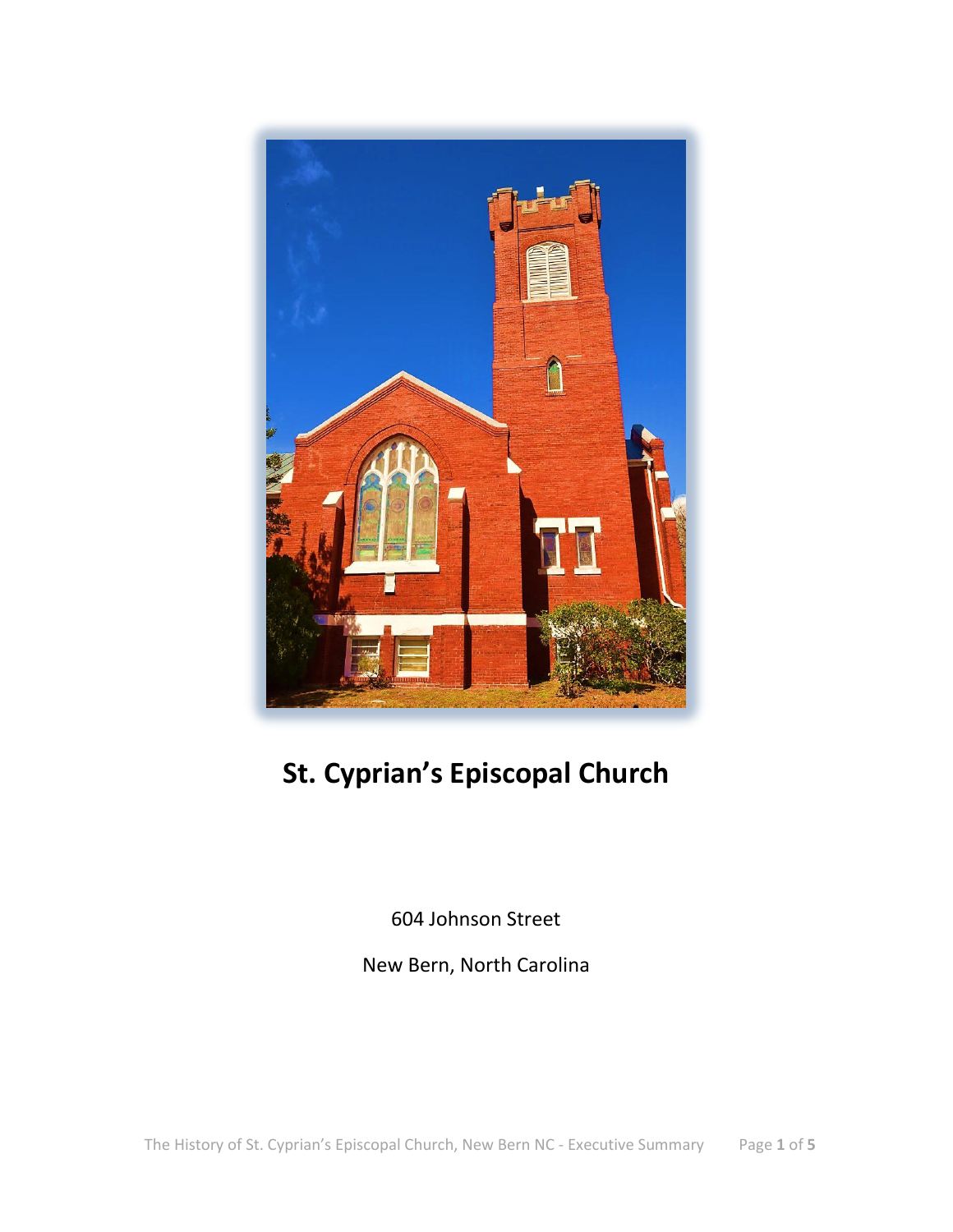**This Presentation developed for Christ Episcopal Church May 1, 2022 Adult Forum by the St. Cyprian's Episcopal Church Advisory Committee. The Advisory Committee is led by St Cyprian's Sr. Warden Shirley Guion with support from Jr. Warden Angelyn Dixson, Harry Gormley, Parishioner of Christ Episcopal Church, the Reverend Margaret Pollock who serves the East Carolina Diocese worshipers and Carrie Gallagher, Nonprofit Consultant and Executive Director of the African American Heritage and Culture Center.**

#### **St. Cyprian's Episcopal Church**

Mailing Address: Post Office Box 809, New Bern, North Carolina 28563-0809

#### All contributions and donations are tax deductible as allowed by law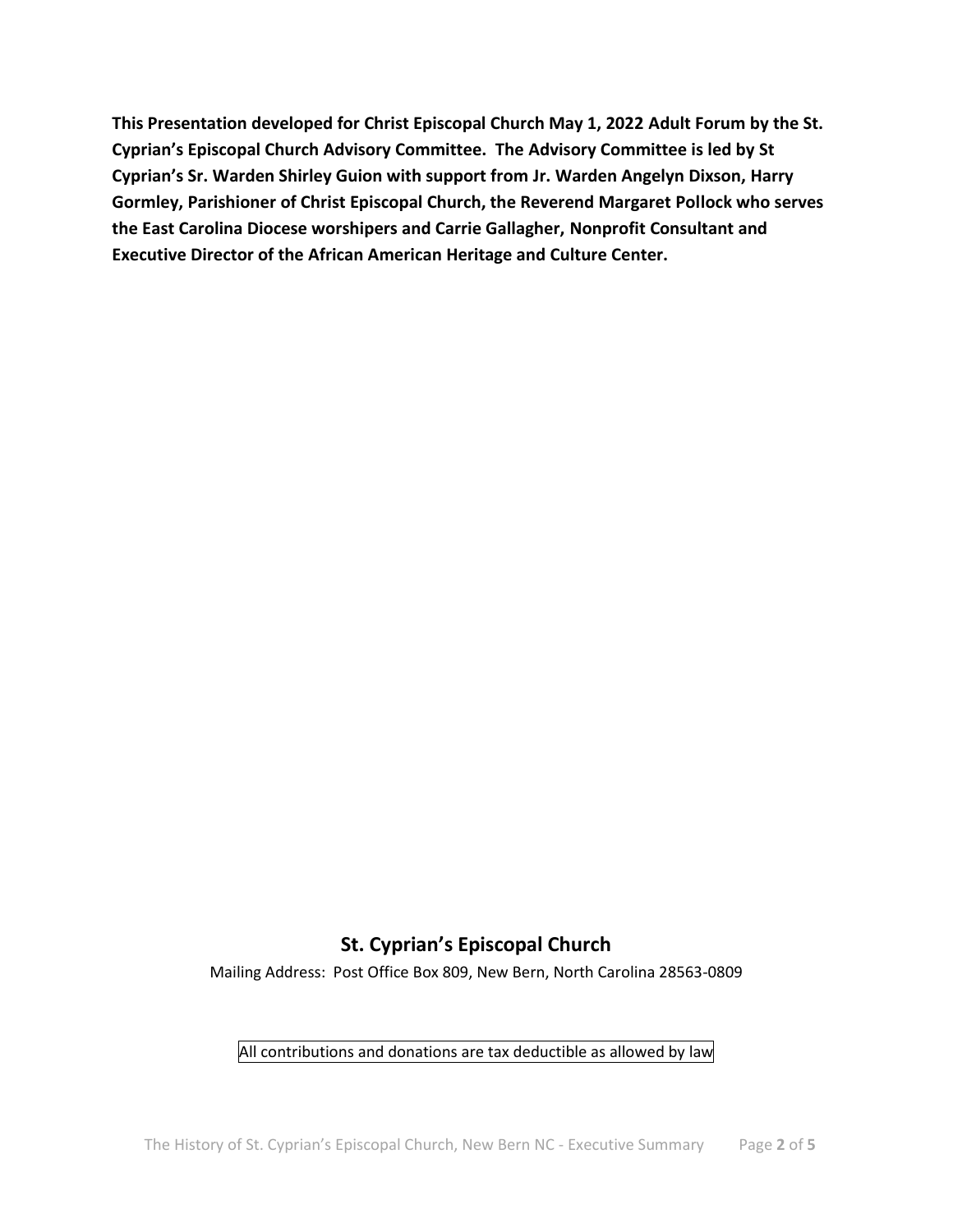

#### **The History of St. Cyprian's Episcopal Church of New Bern**

St. Cyprian's is a remarkable church in a city of churches. Born of the congregants of Christ Episcopal Church in New Bern NC, St. Cyprian's is now one of twenty historically black churches in North Carolina.

**St. Cyprian's Founding Congregation** As early as 1826, residents of color in New Bern received instruction in catechism and lectures on scriptures<sup>1</sup>. By 1845 a congregation of people of color had been formed, becoming orderly and continuous by 1866. Following the Civil War, the 1866 Diocesan Convention noted their transfer from Christ Church to St. Cyprian's Episcopal Church. The leadership of The Reverend Edward E. Forbes was an early driving force for St. Cyprian's. In his bequest, funds were left to assist St. Cyprian's and establish a scholarship fund for diocesan ministerial students at St. Augustine School near Raleigh.

**St. Cyprian's as part of New Bern's Historic Architecture** St. Cyprian's was originally a wood framed building that once served as the home of First Baptist Church. In 1910, construction of a new brick church started and in January 1912, the members of St. Cyprian's were worshipping in their new church. In the 1980's St. Cyprian's Church was renovated and restored with assistance from the New Bern historical Society and the Kellenberger Historic Foundation. With reduced congregants in the early 2000's, St. Cyprian's experienced irregular maintenance, but was cared for by volunteers and its congregants with support from the community and congregants of Christ Church. St. Cyprian's was greatly impacted when New Bern was hit by Hurricane Florence in September 2018. Insurance, FEMA disaster assistance and contributed support covered repair of the roof and repointing the exterior brick and more. Water damage affected the worship space and the undercroft lower level community meeting space and offices. Plaster walls were removed, replaced, and repainted. Wood floors were repaired and refinished. Damaged church carpet was replaced. As of this writing, the HVAC is scheduled for replacement.

 $\overline{\phantom{a}}$ 

 $^{1}$  Crown of Life, History of Christ Church New Bern NC, Gertrude S. Carraway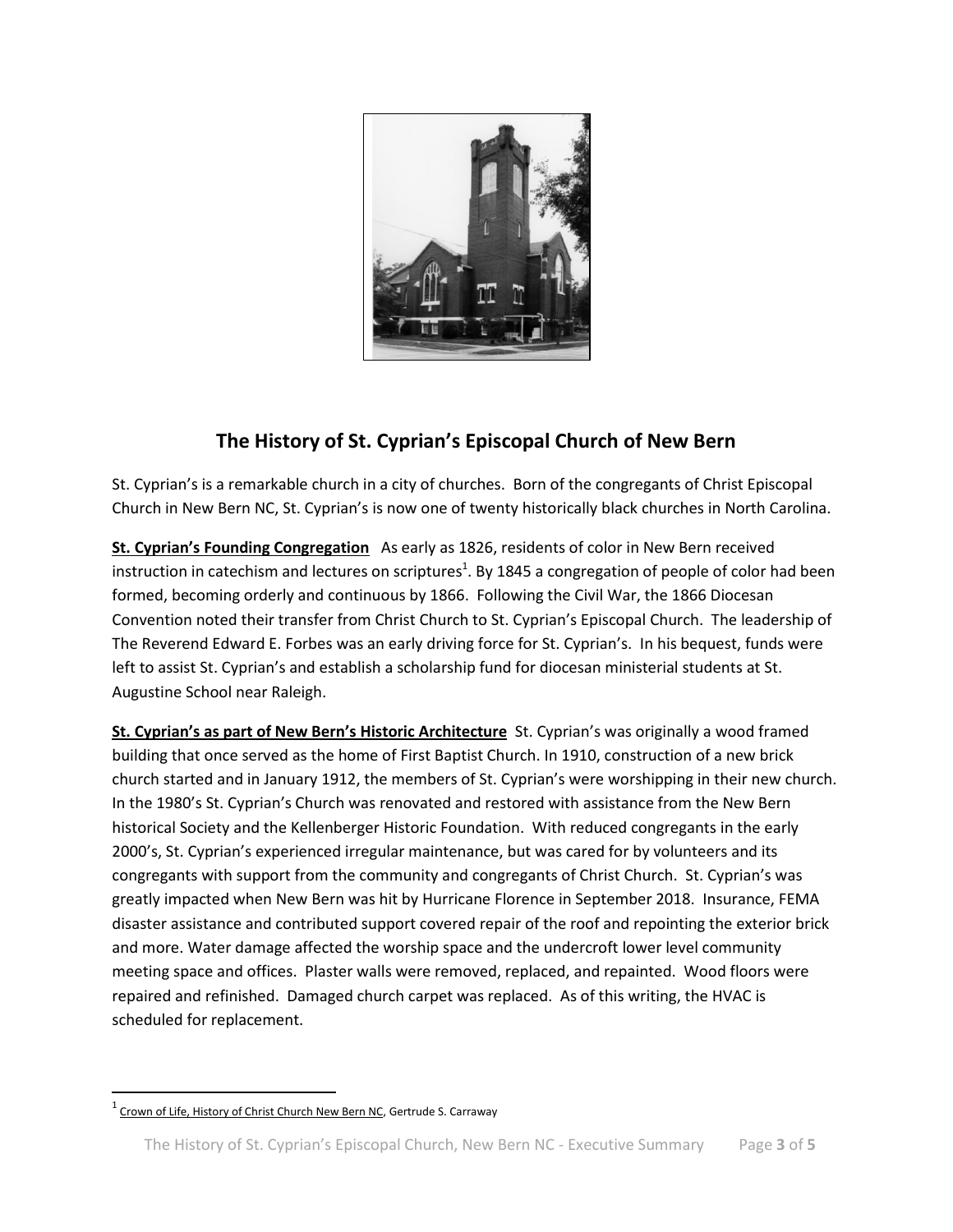**St. Cyprian's leadership during & after "The Great Fire" of 1922** On December 1, 1922 New Bern experienced a disastrous fire, the worst fire in the history of North Carolina. It burned over 40 blocks, consumed 1,000 buildings and left 3,200 residents homeless. 90% of those left homeless were black. While a nearby church, St. Peter's AME Zion church and homes opposite St. Cyprian's were burned to the ground, St. Cyprian's survived. Under the direction of Dr. Joseph Latham, a New Bern Physician and with the assistance of Nurse Charlotte Rhone, St. Cyprian's served as an emergency hospital for black victims who were not allowed care at the local hospital. Subsequently, the Good Shepherd Hospital was opened in 1938 to serve the black people of the community – it was the only hospital serving black people in an eighty mile radius. St. Cyprian's pastor, The Reverend R. I. Johnson served as the hospital's manager and chief organizer. With an impeccable reputation for service in the community and the diocese he led special community programs to address the high level of racial tension during this time.

**St. Cyprian's leadership in the community** In the mid-century decades, Men of the congregation reactivated the Brotherhood of St. Andrews. St. Cyprian's expanded to the High Church tradition. Church leadership sponsored a scouting movement with Cub Packs, Boy Scouts and Explorer Scouts. During the 1980's the church moved to use of a Free Standing Altar, the Tabernacle, and the Reserved Sacraments. The congregants and church leadership became active participants in a variety of community, diocesan and ecumenical programs. These included the launch of Religious Community Services (RCS) to support those in need, engagement in the Coalition of Black Episcopalians, and participation in the LARC Conference. St. Cyprian's was the first church serving the black community to be included in the historical tours of New Bern.

The early 2000's were times of change for St. Cyprian's. Its younger generation moved from the area when their new families were formed. Aging congregants were less able to participate in services and activities in the greater community. During certain intervals, when no priest was assigned, services of the church were conducted by 'supply priests' or Sub-Deacons. Morning Prayer was regularly conducted by parishioners. The reduction of parishioners and the related reduction of income affected the operation and maintenance of St. Cyprian's. The impact of Hurricane Florence affected more than the physical church. The opportunity for St. Cyprian's to continue as a center for community events and celebrations has been affected. The opportunity for St. Cyprian's to engage the greater, diverse community is affected.

**What is the vision for St. Cyprian's?** It is for St. Cyprian's to once again serve its parishioners and the community. It must be secured, repaired and brought into ADA compliance. It will be a functioning worship space for the Episcopal community. St. Cyprian's will support and host community events. It will welcome visitors to learn the history of St. Cyprian's and its remarkable impact on New Bern's African American Heritage. St. Cyprian's leadership and members, parishioners of Christ Church, residents of New Bern and the entire Diocese share this vision.